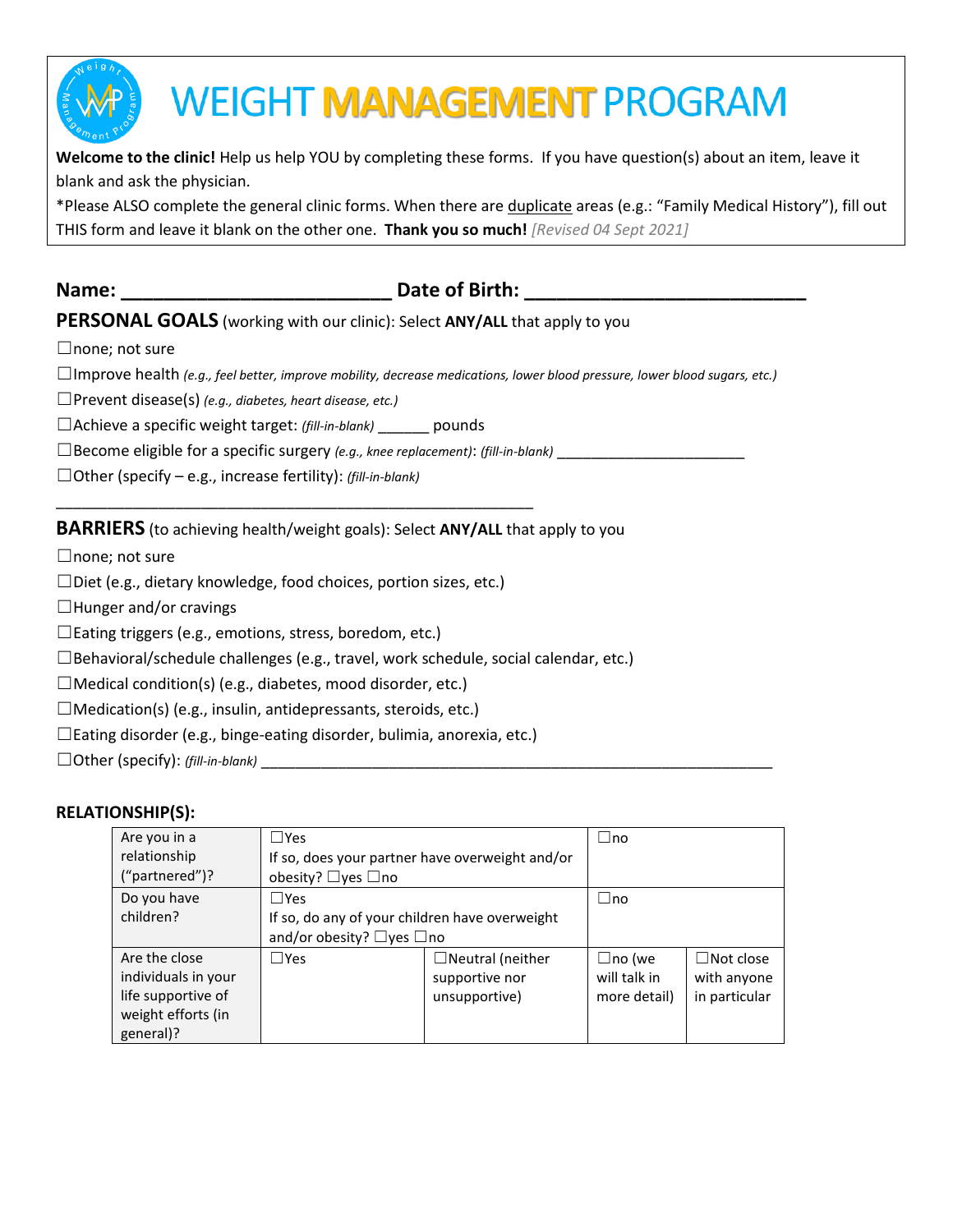#### **WEIGHT HISTORY**

|                  |        |    |    |    |    |        |    |    |    |    |    |    |    |             | stand out in your memory - e.g.: I was 200 lbs. at age 20, 300 lbs. at age 30; 250 at age 35; etc.) |
|------------------|--------|----|----|----|----|--------|----|----|----|----|----|----|----|-------------|-----------------------------------------------------------------------------------------------------|
| $550+$<br>lbs.   |        |    |    |    |    |        |    |    |    |    |    |    |    |             | What was your:                                                                                      |
| 525              |        |    |    |    |    |        |    |    |    |    |    |    |    |             | <b>Highest</b>                                                                                      |
| 500              |        |    |    |    |    |        |    |    |    |    |    |    |    |             | weight?                                                                                             |
| 475              |        |    |    |    |    |        |    |    |    |    |    |    |    |             | Ibs.                                                                                                |
|                  |        |    |    |    |    |        |    |    |    |    |    |    |    |             | Lowest weight                                                                                       |
| 450              |        |    |    |    |    |        |    |    |    |    |    |    |    |             | (as an adult)?                                                                                      |
| 425              |        |    |    |    |    |        |    |    |    |    |    |    |    |             | lbs.                                                                                                |
| 400              |        |    |    |    |    |        |    |    |    |    |    |    |    |             |                                                                                                     |
| $\overline{375}$ |        |    |    |    |    |        |    |    |    |    |    |    |    |             |                                                                                                     |
| 350              |        |    |    |    |    |        |    |    |    |    |    |    |    |             |                                                                                                     |
| 325              |        |    |    |    |    |        |    |    |    |    |    |    |    |             |                                                                                                     |
| $\overline{300}$ |        |    |    |    |    |        |    |    |    |    |    |    |    |             |                                                                                                     |
| 275              |        |    |    |    |    |        |    |    |    |    |    |    |    |             |                                                                                                     |
|                  |        |    |    |    |    |        |    |    |    |    |    |    |    |             |                                                                                                     |
| 250              |        |    |    |    |    |        |    |    |    |    |    |    |    |             |                                                                                                     |
| 225              |        |    |    |    |    |        |    |    |    |    |    |    |    |             |                                                                                                     |
| $\overline{200}$ |        |    |    |    |    |        |    |    |    |    |    |    |    |             |                                                                                                     |
| $\frac{175}{2}$  |        |    |    |    |    |        |    |    |    |    |    |    |    |             |                                                                                                     |
| 150              |        |    |    |    |    |        |    |    |    |    |    |    |    |             |                                                                                                     |
| 125              |        |    |    |    |    |        |    |    |    |    |    |    |    |             |                                                                                                     |
| 100<br>Ibs       |        |    |    |    |    |        |    |    |    |    |    |    |    |             |                                                                                                     |
| 0                | 5 yrs. | 10 | 15 | 20 | 25 | $30\,$ | 35 | 40 | 45 | 50 | 55 | 60 | 65 | 70          |                                                                                                     |
|                  | old    |    |    |    |    |        |    |    |    |    |    |    |    | yrs.<br>old |                                                                                                     |

1. Weight Graph: Please **place "dots"** to chart your weight over the years (your best guess for ages that stand out in your memory – e.g.: *I was 200 lbs. at age 20, 300 lbs. at age 30; 250 at age 35*; etc.)

2. Weight "events": Please check any of the following life events that you think have contributed to your weight issues. (*Check all that apply*) ☐**NONE apply to me**

| $\Box$ Illness/         | <sup>1</sup> Trauma | Psychological | $\Box$ Relationship | $\Box$ Death of | ⊿Pregnancy |
|-------------------------|---------------------|---------------|---------------------|-----------------|------------|
| disability              |                     | event(s)      | change              | loved one(s)    |            |
| $\Box$ Other (specify): |                     |               |                     |                 |            |

3. History of Eating Disorder(s):

☐I have NO history (past or present) of an eating disorder

☐I DO have a history of eating disorder(s): *(check all that apply)*

☐Anorexia ☐Bulimia ☐Binge-eating disorder

Details: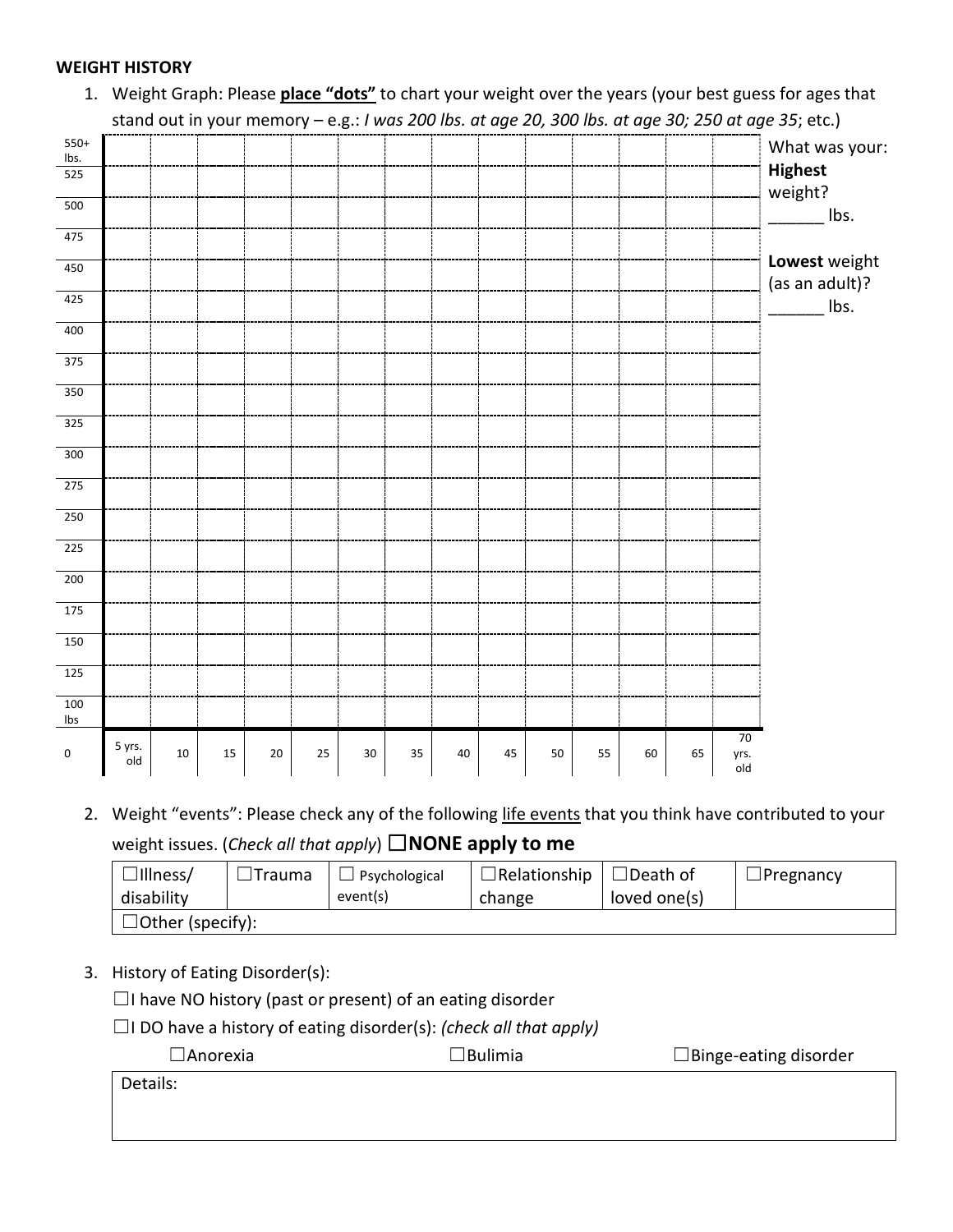#### **DIET HISTORY**

1. Diet Habit Self-Assessment: Please check any of the following food categories that you have/had consumed on a regular basis AND have contributed to your weight issues. (*Check all that apply*):

| $\Box$ None of these apply to me                  |
|---------------------------------------------------|
| $\Box$ Fast food and/or 'junk' food               |
| $\Box$ Ultra-processed/packaged foods             |
| $\Box$ Carbs (e.g., bread, rice, pasta; 'sweets') |

☐Alcohol

- ☐Large Portions
- ☐Sweetened beverage(s) (e.g., fruit juice; soda-pop)

☐Eating out/ take out

2. Diet Patterns: Please check any of following eating behaviors that you notice yourself doing (on a regular basis). (*Check all that apply*)

| $\Box$ Late night eating               | $\Box$ Disinhibited eating (i.e.: | $\Box$ "Grazing" (frequent |
|----------------------------------------|-----------------------------------|----------------------------|
|                                        | lacking restraint)                | snacking)                  |
| $\Box$ Infrequent eating (i.e.: eating | $\Box$ Other (specify):           |                            |
| only one meal a day)                   |                                   |                            |

3. Eating "Triggers": Please check any of the following items that trigger eating/ hunger/ cravings. (*check/ complete all that apply*)

| $\Box$ Type(s) of Food | List: (e.g.: chips) | $\Box$ Family Issues    |
|------------------------|---------------------|-------------------------|
|                        |                     | $\exists$ Work Issues   |
|                        |                     | $\Box$ Illness          |
|                        |                     | $\supset$ Stress        |
|                        |                     | $\Box$ Emotions         |
|                        |                     | $\sqsupset$ Boredom     |
|                        |                     | $\Box$ Financial issues |

4. Food restrictions and/or sensitivities: *Please check any/all that apply*.

☐NONE

| lLactose.<br>intolerance | $\Box$ Allergy (specify):    | $\Box$ Kidney/renal diet |
|--------------------------|------------------------------|--------------------------|
| $\Box$ Celiac disease    | $\Box$ Warfarin restrictions | Sov                      |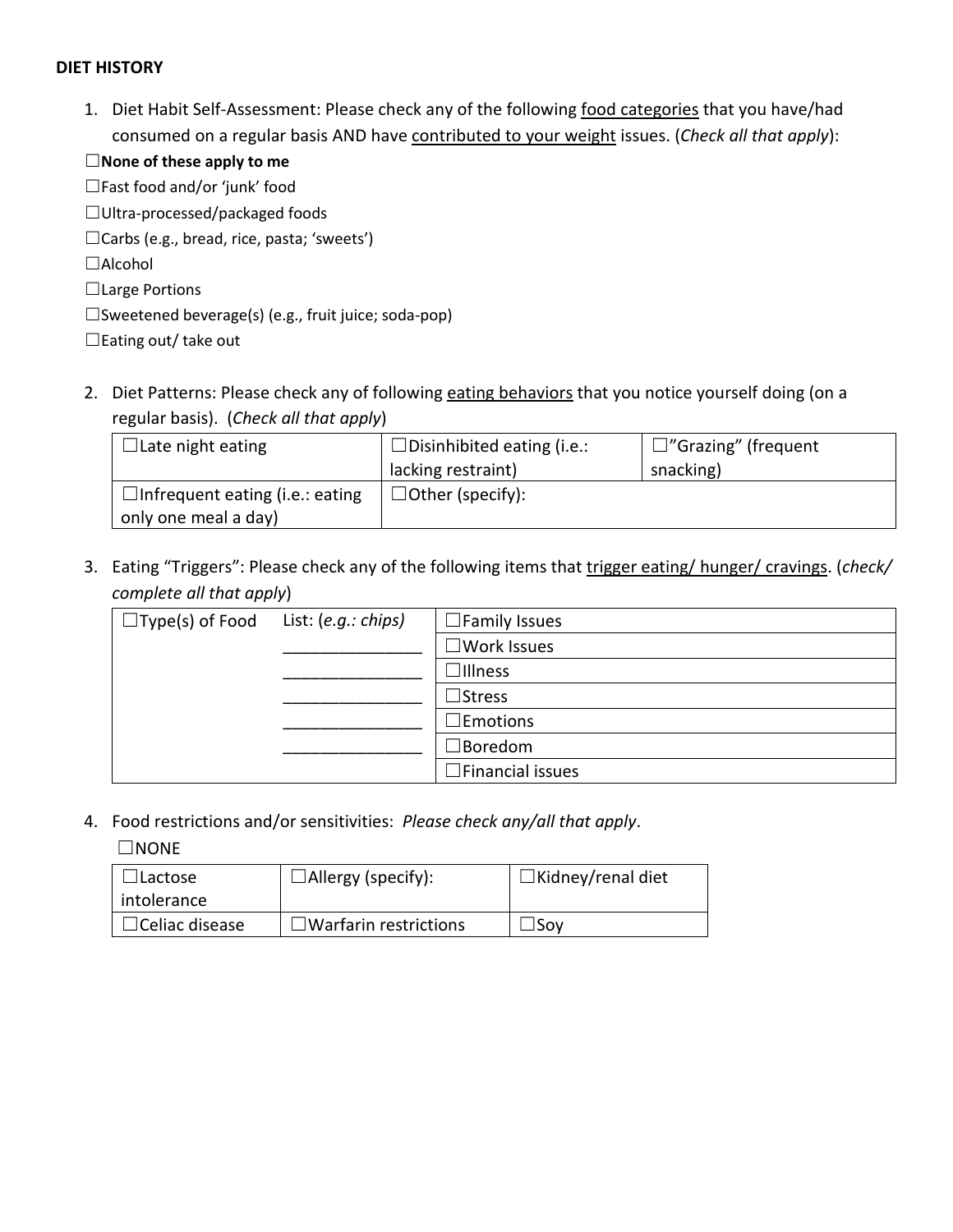5. Current diet summary:

| Number of Meals                                                          | ⇨                 |               |                                                                 |                |                   |                 |
|--------------------------------------------------------------------------|-------------------|---------------|-----------------------------------------------------------------|----------------|-------------------|-----------------|
| per day (average)                                                        |                   |               |                                                                 |                |                   |                 |
| Number of snacks                                                         | ⇨                 |               |                                                                 |                |                   |                 |
| per day (average)                                                        |                   |               |                                                                 |                |                   |                 |
| Snacking pattern                                                         | $\Box$ late       |               | $\square$ "Grazing"                                             | $\Box$ no      | $\boxtimes$ other | $\Box$ I do not |
|                                                                          | night             | between       | (throughout                                                     | pattern        |                   | snack           |
|                                                                          |                   | meals         | day)                                                            |                |                   |                 |
| Average number of times you eat out per week (i.e., cafeteria, take-out, |                   |               |                                                                 |                | ⇨                 |                 |
| delivery, restaurant, fast food)                                         |                   |               |                                                                 |                |                   |                 |
| Do you think your current diet                                           |                   |               | $\Box$ Well-balanced (including fruits, vegetables and protein) |                |                   |                 |
| is?                                                                      | $\Box$ Imbalanced |               |                                                                 |                |                   |                 |
| Will the $\sim$ \$14-16 per day for the                                  |                   | $\square$ YES | $\square$ NO                                                    | $\Box$ I'm not |                   |                 |
| meal replacement be affordable?                                          |                   |               |                                                                 | sure           |                   |                 |

#### **Previous diet/ weight loss efforts:**

1. "Formal" Weight programs tried: □Not applicable, I have never tried a formal diet program

| Program       | How much did you lose, initially? |           |                            | Duration of           | Duration of weight                          |
|---------------|-----------------------------------|-----------|----------------------------|-----------------------|---------------------------------------------|
| (e.g.: Weight | (Check applicable box)            |           |                            | participation (weeks, | loss                                        |
| Watchers)     | More than 10 lbs.                 | $5 - 10$  | Less than 5                | months, years) and in | (i.e.: For how long did                     |
| LIST:         | lost (specify #)                  | Ibs. lost | Ibs. lost (or<br>wt. gain) | what year?            | you keep the weight<br>off? $-$ 3 months? 1 |
|               |                                   |           |                            |                       | year?)                                      |
| 1.            | Ibs. lost                         |           |                            |                       |                                             |
| 2.            | Ibs. lost                         |           |                            |                       |                                             |
| 3.            | Ibs. lost                         |           |                            |                       |                                             |

2. Weight loss medications tried (click all that apply): ☐Not applicable, I have never tried meds for weight

| $\Box$ phentermine                     | $\Box$ Orlistat (Alli, Xenical) | $\Box$ metformin (for weight) | $\Box$ Lorcaserin  |
|----------------------------------------|---------------------------------|-------------------------------|--------------------|
| (Adipex)                               |                                 |                               | (Belvig)           |
| $\sqsupset$ Fen-Phen                   | $\Box$ Sibutramine              | $\Box$ phentermine/           | $\Box$ liraglutide |
|                                        | (Meridia)                       | topiramate (Qsymia)           | (Saxenda)          |
| $\Box$ bupropion/naltrexone (Contrave) |                                 | $\Box$ semaglutide (Wegovy)   | $\exists$ Other    |

3. Have you ever had weight loss/ bariatric surgery?

☐No ☐Yes: ☐Roux-en-Y gastric bypass ☐sleeve gastrectomy ☐lap band ☐Other (specify):

| University of Michigan Weight Management Program: HUM00030088                 |                                                                                                                |                                                                                                  |  |  |  |  |
|-------------------------------------------------------------------------------|----------------------------------------------------------------------------------------------------------------|--------------------------------------------------------------------------------------------------|--|--|--|--|
|                                                                               | Please circle the option that is the best explanation for why you chose medical management instead of surgery: |                                                                                                  |  |  |  |  |
| I prefer to manage my weight by<br>making changes to my lifestyle             | Surgery has been considered but<br>medical management is being<br>pursued first                                | I have no interest in surgery given<br>3.<br>personal concerns about risk                        |  |  |  |  |
| Surgery is rejected due to<br>4.<br>friends'/family members'<br>experience(s) | I was not a candidate for surgery<br>5.<br>based on my weight                                                  | I was not a candidate for surgery<br>6.<br>based on other mental/physical<br>health condition(s) |  |  |  |  |
| Other (specify):                                                              |                                                                                                                |                                                                                                  |  |  |  |  |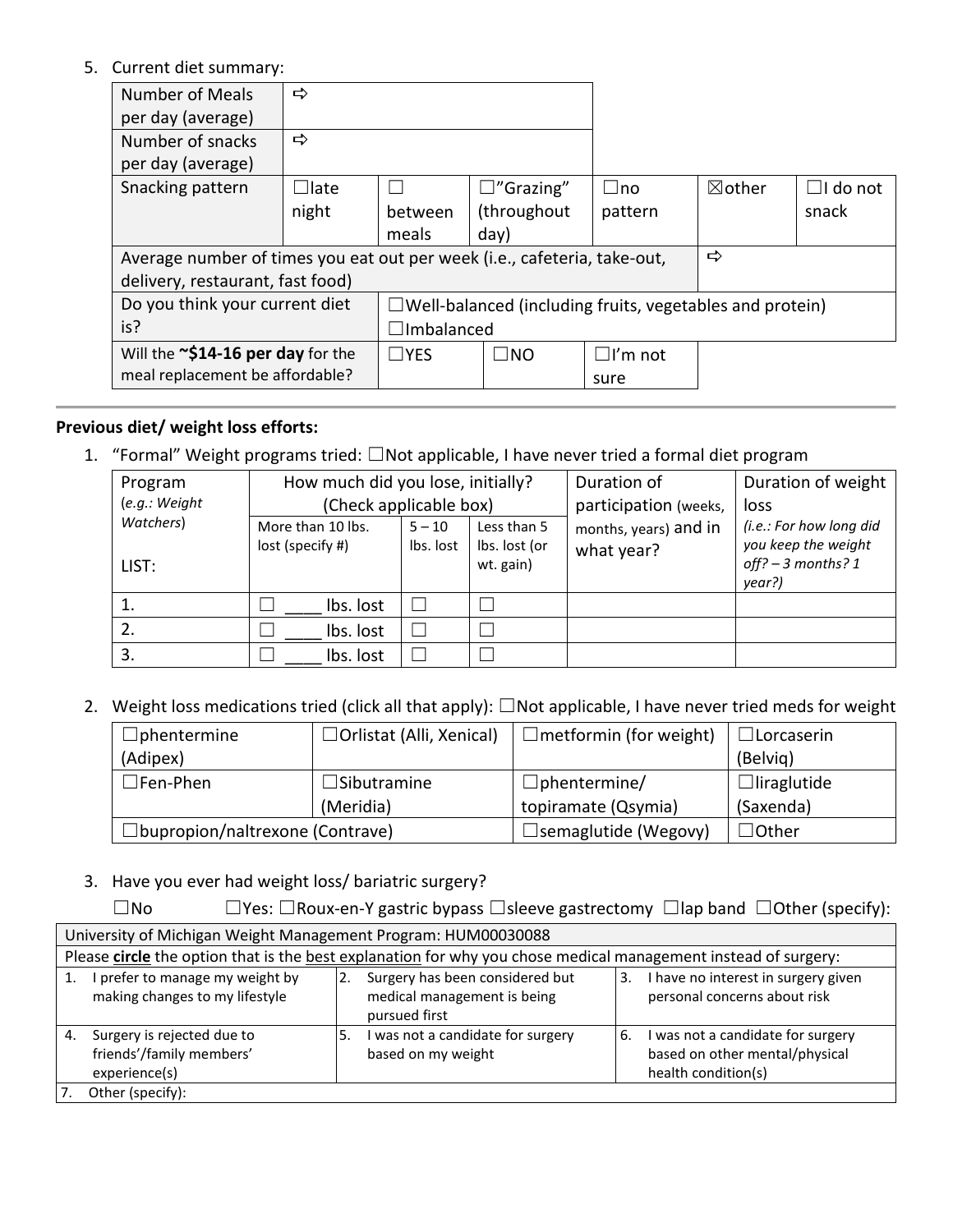#### **Physical Activity History**

**1. Historical trend:** Please use this visual analog scale to estimate the AVERAGE amount of physical activity/ exercise performed at various stages of life. Please review the scale/ interpretation and then write down a number that best fits your assessment. (e.g.: In young adulthood I was less active than before but still somewhat active and I estimate my activity level was a "60")



# $0 = no$  spontaneous activity/ exercise

 $100 =$  vigorous exercise/activity on four or more days per week

| <b>Stage of life</b>                     | Estimated AVERAGE activity level (Please record a<br>number than falls between 0 - 100. See ruler/scale,<br>above, for explanation) |
|------------------------------------------|-------------------------------------------------------------------------------------------------------------------------------------|
| Childhood                                | (Example: 90)                                                                                                                       |
| Teens                                    |                                                                                                                                     |
| Young adulthood (age 18-30)              |                                                                                                                                     |
| Adulthood (over age 30): □not applicable |                                                                                                                                     |

2. **Current exercise regimen**: ☐ Not applicable: I do not exercise, regularly. If not exercising, what are your barrier(s) to exercise (e.g.: time, injuries, etc.): \_\_\_\_\_\_\_\_\_\_\_\_\_\_\_\_\_\_\_\_\_\_

| Type of exercise (e.g.:<br>walking) | Number of times<br>performed per<br>week | Number of minutes<br>per session (average) | Intensity of exercise (mild,<br>moderate, rigorous) |
|-------------------------------------|------------------------------------------|--------------------------------------------|-----------------------------------------------------|
|                                     |                                          |                                            |                                                     |
|                                     |                                          |                                            |                                                     |
| 3.                                  |                                          |                                            |                                                     |
| 4.                                  |                                          |                                            |                                                     |
|                                     |                                          |                                            |                                                     |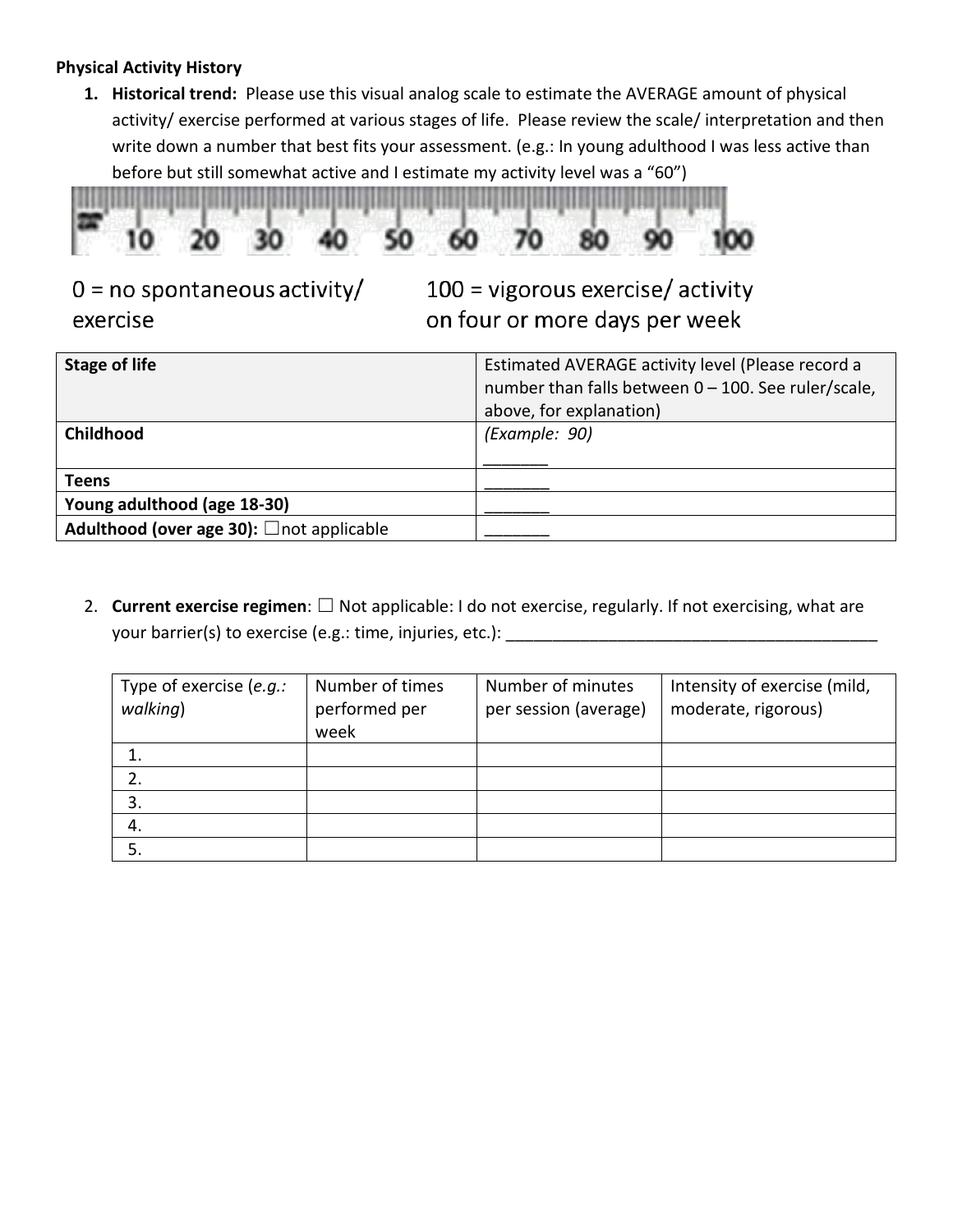**MEDICAL CONDITION(S)** Select **ANY/ALL** of the following medical conditions that you have (or had in the past)

| $\Box$ NONE – I have NEVER had ANY of these conditions     | $\Box$ High cholesterol                                         |  |  |
|------------------------------------------------------------|-----------------------------------------------------------------|--|--|
| $\Box$ Anemia                                              | $\Box$ Infertility                                              |  |  |
| $\Box$ Acid reflux (aka: GERD)                             | $\Box$ Low libido (sex drive)                                   |  |  |
| $\Box$ Asthma                                              | $\Box$ Mood disorder (e.g., depression, anxiety, bipolar, etc.) |  |  |
| □Blood clots (e.g., DVT, PE)                               | $\Box$ Obstructive sleep apnea (aka: OSA)                       |  |  |
| □ Cancer (: (fill-in-type_                                 | $\Box$ Osteoarthritis                                           |  |  |
| $\Box$ Coronary artery disease (aka: CAD)                  | $\Box$ Pain Syndrome                                            |  |  |
| $\Box$ Diabetes (If selected, please complete the DIABETES | $\Box$ Peripheral vascular disease (e.g., stroke, PAD, etc.)    |  |  |
| form)                                                      | $\square$ Polycystic Ovarian Syndrome (aka: PCOS)               |  |  |
| $\Box$ Fatty Liver disease (aka: NASH, NAFLD)              | $\Box$ Prediabetes                                              |  |  |
| $\Box$ Gallstones/ gallbladder disease                     | $\Box$ Snoring (if selected and you do NOT already have a       |  |  |
| $\Box$ Gout                                                | diagnosis of sleep apnea, fill out the STOP-BANG form)          |  |  |
| $\Box$ High blood pressure (aka: hypertension)             | $\Box$ Urinary stress incontinence                              |  |  |
| $\Box$ Other (specify): (fill-in-blank)                    |                                                                 |  |  |
|                                                            |                                                                 |  |  |

# **"STOP-BANG" questionnaire/score for obstructive sleep apnea screening**

If you have never been tested for obstructive sleep apnea BUT have marked **"SNORING"** as an issue, please fill out this sleep apnea screening tool, below:

| Do you snore loudly?                                                | $\exists$ ves | lno |
|---------------------------------------------------------------------|---------------|-----|
| Do you often feel tired, fatigued, or<br>sleepy during the daytime? | Jves          | lno |
| Has anyone observed you stop<br>breathing during sleep?             | ⊥ves          | lno |
| Do you have (or are you being<br>treated for) high blood pressure?  | ⊥ves          | lno |

**\_\_\_\_\_\_\_\_\_\_\_\_\_\_\_\_\_\_\_\_\_\_\_\_\_\_\_\_\_\_\_\_\_\_\_\_\_\_\_\_\_\_\_\_\_\_\_\_\_\_\_\_\_**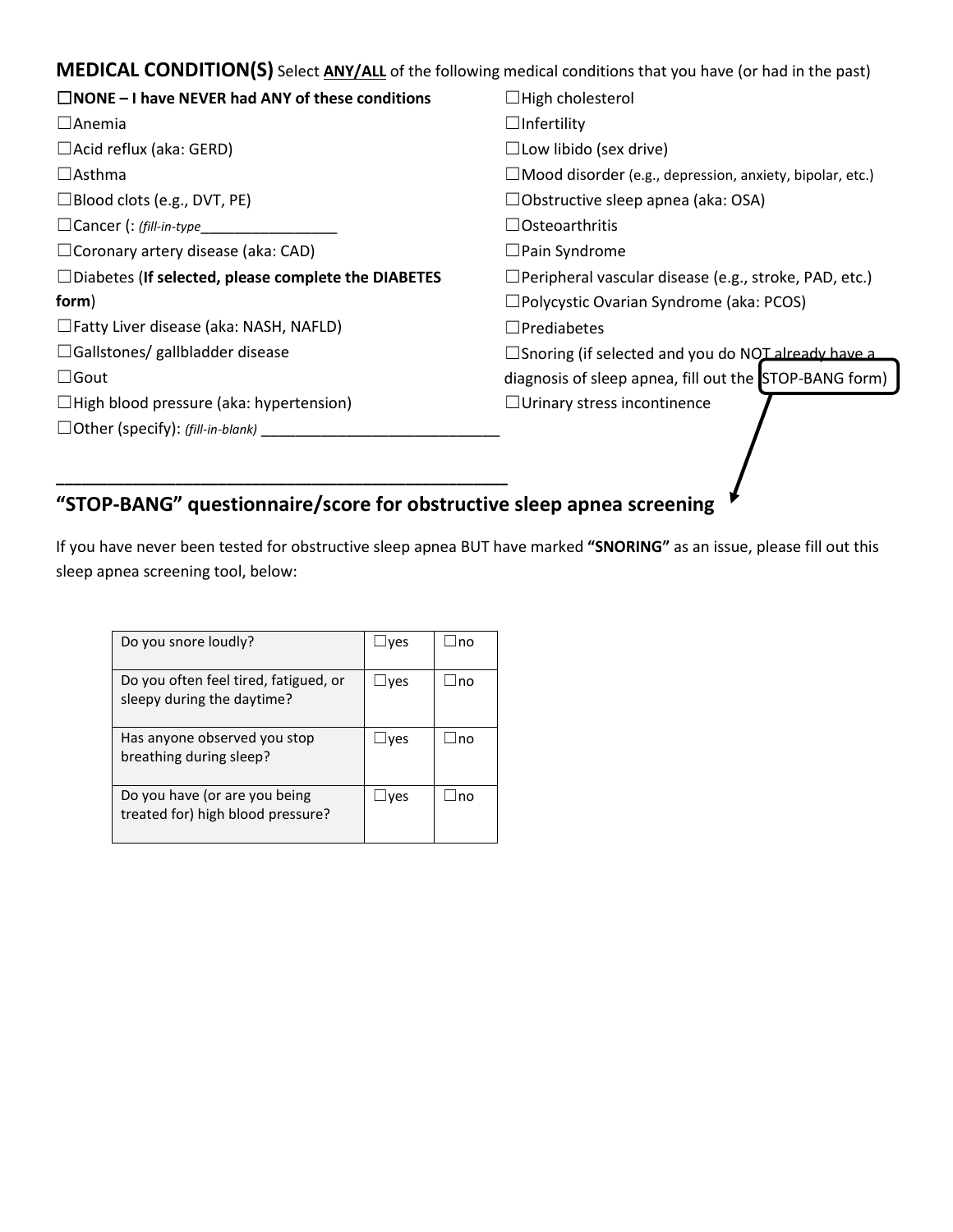# **DIABETES ASSESSMENT FORM**

| $\Box$ I have/had DIABETES (complete rest of form)                            |                                    |                               |  |  |
|-------------------------------------------------------------------------------|------------------------------------|-------------------------------|--|--|
| $\Box$ I have pre-diabetes (i.e., borderline) (skip the rest of this page)    |                                    |                               |  |  |
| $\Box$ I do NOT have diabetes OR pre-diabetes (skip the rest of this page)    |                                    |                               |  |  |
| Have you heard of the "hemoglobin A1c" test?                                  |                                    |                               |  |  |
| $\square$ NO                                                                  |                                    |                               |  |  |
| $\Box$ YES                                                                    |                                    |                               |  |  |
| If YES, what was YOUR last A1c test result (e.g., 7%? 10%? etc.)?             |                                    | WHEN was it measured?         |  |  |
| WHEN was diabetes diagnosed? (The year or approx. number of months/years ago) |                                    |                               |  |  |
| What COMPLICATIONS of diabetes do you have? (Check all that apply)            |                                    |                               |  |  |
| $\square$ NONE (to my knowledge)                                              | □Heart disease (coronary disease)  | $\Box$ Kidney disease/ damage |  |  |
| $\Box$ Eye disease (retinopathy)                                              | $\Box$ Peripheral vascular disease | $\Box$ Other: (specify)       |  |  |
| $\square$ Foot ulcers and/or amputations                                      | $\Box$ Nerve damage (neuropathy)   |                               |  |  |
|                                                                               |                                    |                               |  |  |

Which diabetes TREATMENTS are you **CURRENTLY** taking?

 $\square$ NONE – I am NOT taking any anti-diabetes medications

☐Pills (list) *[example – metformin, glipizide, actos, januvia; Jardiance]:* 

☐NON-insulin INJECTIONS (list) *[example – victoza, trulicity; ozempic]:* 

☐INSULIN (list) *[example – lantus, NPH, Humalog; U-500]:* 

Aside from these treatments, which diabetes TREATMENTS have you EVER taken (i.e., tried in the past)?

\_\_\_\_\_\_\_\_\_\_\_\_\_\_\_\_\_\_\_\_\_\_\_\_\_\_\_\_\_\_\_\_\_\_\_\_\_\_\_\_\_\_\_\_\_\_\_\_\_\_\_\_\_\_\_\_\_\_\_\_\_\_\_\_\_\_\_\_\_\_\_\_\_\_\_\_\_\_\_\_\_\_\_\_\_\_\_\_

\_\_\_\_\_\_\_\_\_\_\_\_\_\_\_\_\_\_\_\_\_\_\_\_\_\_\_\_\_\_\_\_\_\_\_\_\_\_\_\_\_\_\_\_\_\_\_\_\_\_\_\_\_\_\_\_\_\_\_\_\_\_\_\_\_\_\_\_\_\_\_\_\_\_\_\_\_\_\_\_\_\_\_\_\_\_\_\_

\_\_\_\_\_\_\_\_\_\_\_\_\_\_\_\_\_\_\_\_\_\_\_\_\_\_\_\_\_\_\_\_\_\_\_\_\_\_\_\_\_\_\_\_\_\_\_\_\_\_\_\_\_\_\_\_\_\_\_\_\_\_\_\_\_\_\_\_\_\_\_\_\_\_\_\_\_\_\_\_\_\_\_\_\_\_\_\_

\_\_\_\_\_\_\_\_\_\_\_\_\_\_\_\_\_\_\_\_\_\_\_\_\_\_\_\_\_\_\_\_\_\_\_\_\_\_\_\_\_\_\_\_\_\_\_\_\_\_\_\_\_\_\_\_\_\_\_\_\_\_\_\_\_\_\_\_\_\_\_\_\_\_\_\_\_\_\_\_\_\_\_\_\_\_\_\_

 $\Box$ I have NOT tried any/other anti-diabetes medications

☐*[example – metformin, Invokana, byetta, regular insulin]:* 

Do you CHECK your blood sugars?

\_\_\_\_\_\_\_\_\_\_\_\_\_\_\_\_\_\_\_\_\_\_\_\_\_

☐NO

☐YES, I use a CONTINUOUS GLUCOSE MONITOR

☐YES, I use a glucose meter (i.e., finger pokes)

If using a glucose meter, how OFTEN do you check your glucose/sugar levels *(i.e., 3x/day, a few times per week, etc.)*?

Do you EVER have LOW BLOOD SUGAR episodes?

☐No, never

☐Yes

If YES, at what level of blood sugar do you feel low, what are your symptoms, and how OFTEN do they occur? \_\_\_\_\_\_\_\_\_\_\_\_\_\_\_\_\_\_\_\_\_\_\_\_\_\_\_\_\_\_\_\_\_\_\_\_\_\_\_\_\_\_\_\_\_\_\_\_\_\_\_\_\_\_\_\_\_\_\_\_\_\_\_\_\_\_\_\_\_\_\_\_\_\_\_\_\_\_\_\_\_\_\_\_\_\_\_